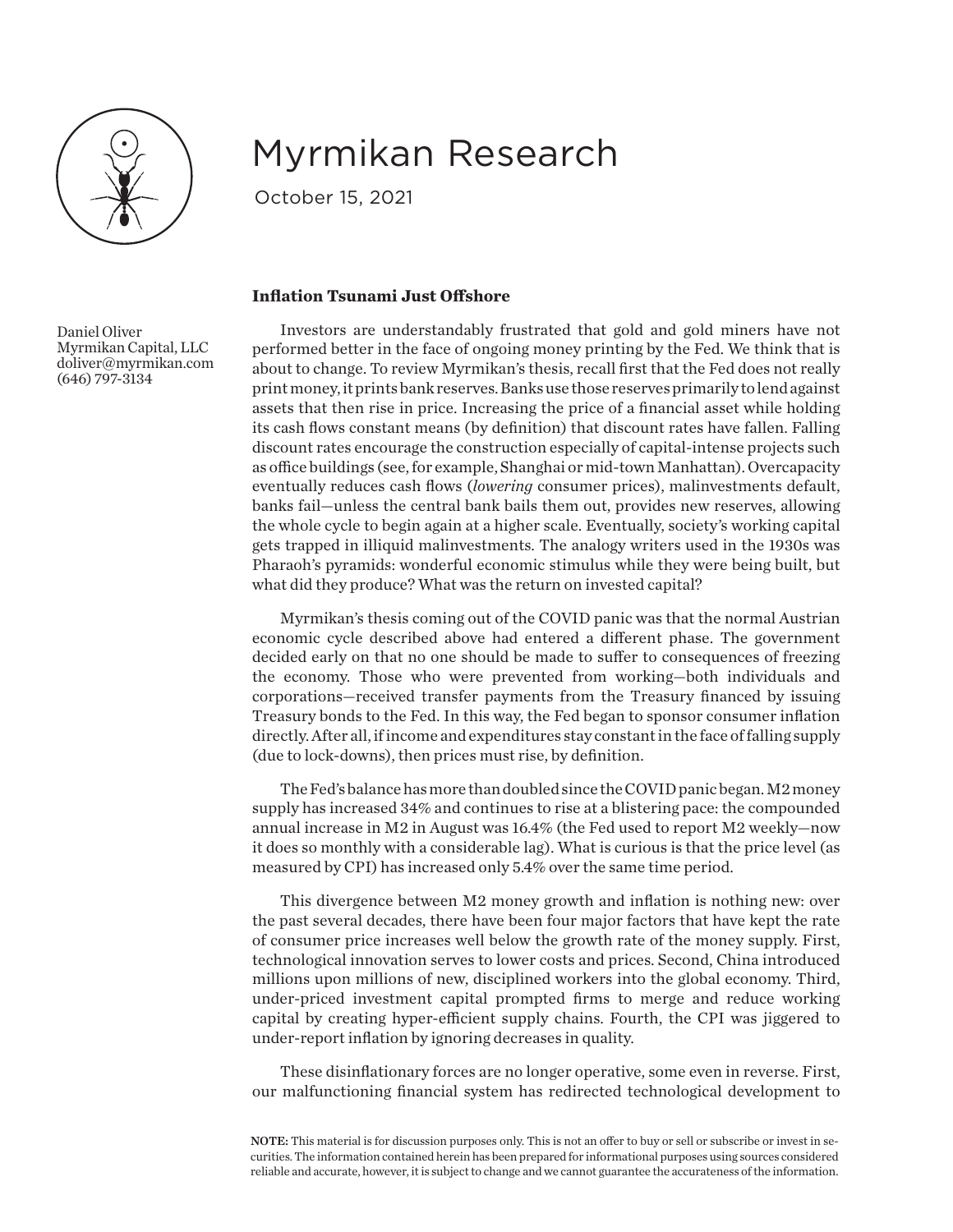*Page 2*

non-productive ends. Instead of elevating man's physical and mental powers for the purposes of innovation and increased productivity, technological development today focuses on three primary goals: entertainment, pursuit of efficiency, and financial speculation. Mass entertainment requires lowest-common denominator content, sapping the moral fiber of the country. Radical efficiency comes at the cost of flexibility and resilience and introduces horrors such as the Amazon warehouse and mass surveillance and fast food robot chefs: mass conformity, for which communist countries are rightly mocked, becomes ubiquitous. Financial speculation misallocates capital into various ponzi schemes where it is sooner or later destroyed.

Second, China has already plunged over the demographic cliff created by its onechild policy. According to Louis Gave during his recent appearance on Grant William's podcast, the latest Chinese census shows that the number of Chinese workers has already decreased by three million, a number that will accelerate higher as the population ages. Gave also points out that China has pledged to meet Paris climatechange goals not because it is so gullible as to believe the nonsense that spews out of the U.N. but because carbon imports through the South China Sea and from Russia (a natural and historic enemy) make it vulnerable: the green revolution in China is about national security.

As a result of these long-term policies, China is beginning to find itself starved of people and energy. Rolling blackouts have been imposed on factories, which were already straining in the attempt to fill orders from Americans armed with stimulus checks. The price of shipping a container from China to the U.S., which had surged from \$1,500 to \$24,000, has suddenly plunged because there is much less to ship. Imagine what is about to happen to the price of basic consumer goods as wholesalers attempt to reorder and find both that factory capacity is less and that input prices have soared.

And it is worse than that because, third, just-in-time inventory systems are not only designed to deliver product to the retailer moments before final sale but are also about getting manifold numbers of commodities and intermediate goods at various assembly and manufacturing locations at precisely the right moment. Stuttering production systems cause increasing disruption as missing components freeze whole supply chains.

The shortages so prevalent at the beginning of the COVID hysteria are returning to big-box retailers. They are also spreading to more durable goods. Consulting firm AlixPartners projects that chip shortages will cause automobile manufacturers to produce 7.7 million fewer cars this year than they had planned. Liquor producers cannot obtain glass bottles to ship their product. Gray-market Rolex watches are trading at triple official retail prices because so few are available at retail. Bloomberg reports that Apple is cutting production of the iPhone 13 by 10 million units also because of chip shortages. Trucking companies cannot find drivers even with rapidly rising wages. The list goes on.

Shortages are, of course, impossible in an open market: higher prices resolve all shortages. But shortages do make sense in world with price controls or dominated by large companies convinced that inflation is transitory. Raising prices is an expensive, risky undertaking. Large, lumbering conglomerates would prefer to endure temporary shortages in place of the disruption and risk caused by increasing then decreasing prices.

NOTE: This material is for discussion purposes only. This is not an offer to buy or sell or subscribe or invest in securities. The information contained herein has been prepared for informational purposes using sources considered reliable and accurate, however, it is subject to change and we cannot guarantee the accurateness of the information.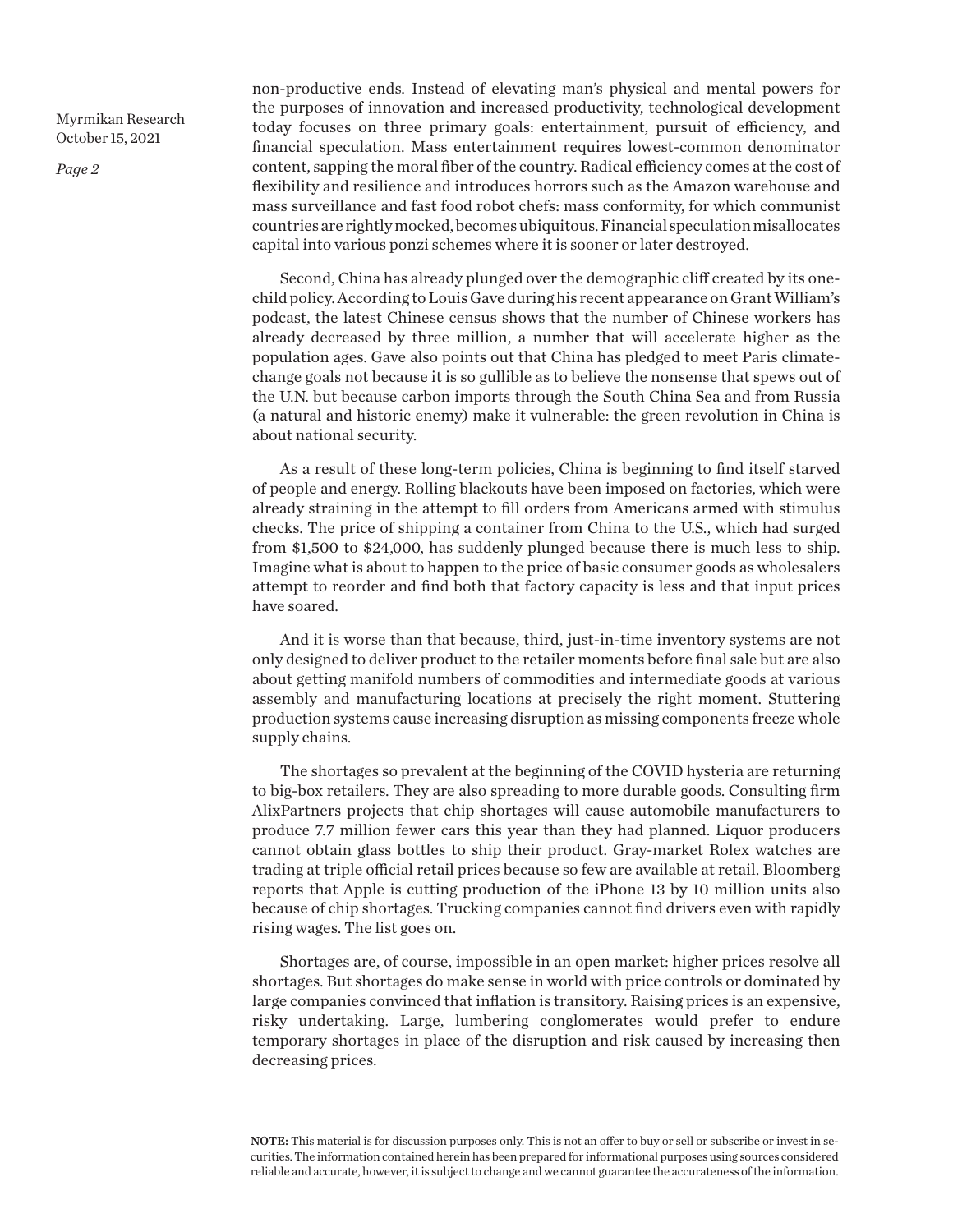*Page 3*

But a phenomenon has appeared in the past few weeks that should end all debate about how transitory inflation will prove to be: the price of energy has surged. Austrian economics instructs us that artificially low rates will encourage malinvestment in capital intense projects *as a general proposition*, not as a universal directive. Indeed, the energy space had seen huge overinvestment until the oil price cracked in 2014. But capital decays swiftly if it is not maintained, especially in extractive industries, and the "green" climate-change craziness has resulted in historic underinvestment in the most productive sectors of the energy complex: oil, natural gas, coal, and nuclear. Natural gas prices in Europe have rocketed 6.6 times higher since before COVID, 10 times in the U.K. (natural gas is up 184% in the U.S.). Coal futures are up 267% (including 38% just in the past month). Oil prices have returned to 2018 highs and are on the cusp of breaking out (as natural gas consumers frantically attempt to convert back to oil).

It's not only energy. Despite cascading problems in the Chinese housing sector, copper is up 86% since February 2020, before COVID hit: this is no "baseline" effect. Zinc is up 76% (including 26% just in the past week). Wheat is up 38%. Soybeans are up 36%. Oats are up 120%. Cotton prices are up 72% (including 21% in the past month). Coffee futures are up 98% (including 32% since July). The charts of many commodities suggest they are preparing to break through 2008 speculative, spike highs.

The inflation-is-transitory view yet persists because each of these markets has a specific story as to why prices have surged. There was a fire in a major chip factory in Japan. There are enough containers once the shipping industry repositions them to the right places. The wind stopped blowing in the U.K., causing a short-term surge in natural gas demand. There is a drought. China closed a large zinc mine. Truck-driving schools were closed for eighteen months. All of these stories are true. They are seen. Unseen is the lack of price reductions elsewhere.

In an economy with a proper, free-market monetary system, the price level does not change. If oil suddenly becomes more expensive, consumers spending more on oil must spend less on other things. Relative prices fluctuate, but the overall price level is constant. This is how we know it is false to claim that the oil embargo caused the 1970s inflation. Yes, there was a war in the Middle East. Yes, because of the ensuing embargo, oil tripled over six months to \$10.11 per barrel. But prices did not go down elsewhere in the economy. And on a monthly-closing basis oil has never again traded at so low a price. The embargo was the trigger, but monetary debasement by Kennedy, Johnson, and Nixon was the cause.

Inflationary economics also brings massive volatility. Oil shot from \$11.16/bbl in 1976 to \$39.50/bbl by 1980, then it reached a crash low of \$11.57/bbl in 1986. But the average price for the next 14 years was \$19.26/bbl, double where it had been in the 1970s, sevenfold higher than in the 1960s. Similarly, from 1992 to 2020, lumber traded in a range between \$200 and \$400 per board feet (except for brief periods). By May 2021, lumber was trading at \$1,600, up over 300%. Then it crashed to \$438 and is now trading at \$758. The old price ceiling is the new price floor.

Similar to the 1970s, while many markets are soaring in price, there are no persistent and dramatic falling consumer prices (beyond in specialized markets and asset prices). Yes, each particular commodity has had a trigger event, and many of the spikes in price will reverse, as with lumber. No doubt the surge in natural gas prices in

NOTE: This material is for discussion purposes only. This is not an offer to buy or sell or subscribe or invest in securities. The information contained herein has been prepared for informational purposes using sources considered reliable and accurate, however, it is subject to change and we cannot guarantee the accurateness of the information.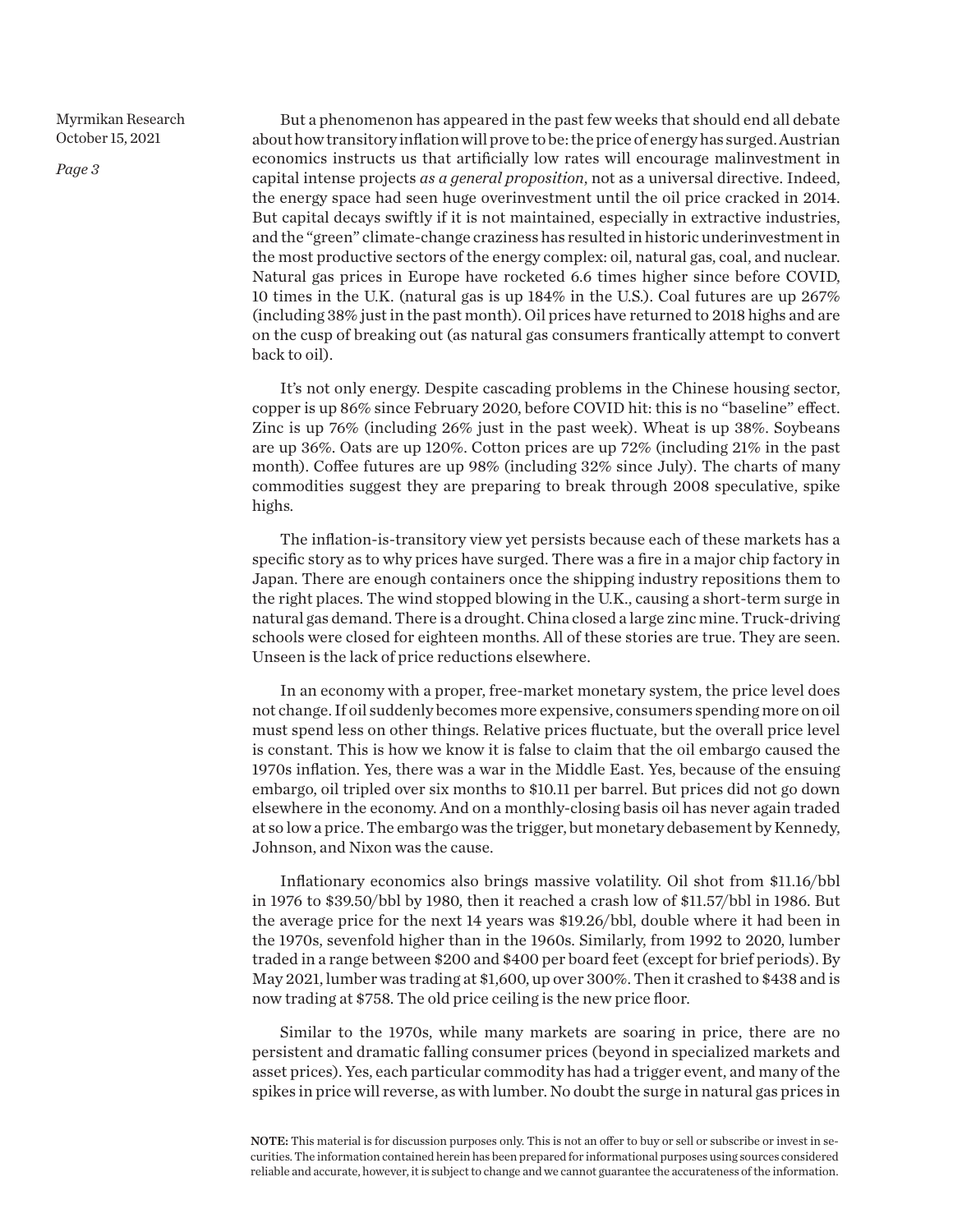*Page 4*

Europe is due in part to short squeezes (commodity trading firms apparently go short European gas and long U.S. gas whenever the spread goes too wide assuming supplies will shift and have faced margin calls on their short positions). We're not in Weimar yet. And when downside volatility comes we will hear that inflation concerns were misguided. But the old price ceilings will be the new floors, and the prices trends will be higher, which has important implications for consumer prices.

All consumer products begin as commodities, which cascade through intermediate manufacturers to final assembly, then to the wholesaler, then retailer for final sale. The chains can be enormously complex. Natural gas does not just heat houses and generate electricity; it is a major input for fertilizer manufacturing, for example, and shortages have caused plants to shutter production. Rising fertilizer prices will increase the cost of growing crops, which will translate into higher input costs for food manufacturers. Fertilizer plants also produce carbon dioxide as a byproduct. Carbon dioxide is used to put the bubbles in soft drinks and beer, to create dry ice to reduce transportation costs, and to stun pigs and chickens during slaughter, among other uses. In the U.K., soaring gas prices have already sent the cost of carbon dioxide up by five times. Carbon dioxide may represent only a small percentage of the overall cost of beer, for example, but other inputs have also soared: grain prices are up 32%, glass jar prices have surged 42%, and aluminum prices are up 76%.

If primary input costs are increasing 50% or 100% or more, if labor costs are soaring, if just-in-time inventory management is broken, if distribution networks are snarled, if shortages persist, large companies will sooner or later have no choice but to break and reset prices suddenly higher, much higher, just to cover their costs. Then they will raise prices further to anticipate future costs increases. CPI inflation will suddenly start rising faster than money supply growth, just as in the 1970s.

The concentrated nature of American markets means that when the reset comes it will be swift and will undermine the fourth reason why CPI inflation has so underperformed M2 growth over the past few decades. The BLS uses hedonistic adjustments and substitution (if filet mignon gets too expensive, it assumes consumers will substitute lesser cuts such as flank steak) to hide inflation. Every sentient consumer knows that quality had deteriorated even for products for which prices have remained the stable (though it is not easy to detect a Cheerio size or count shaved by 5%). That game ends if inflation suddenly pops 30%, perhaps higher—and everyone will know that such price increases are not transitory.

How will the Fed react? Perhaps mutedly as long as it continues to perceive inflation is transitory. Economists such as Kenneth Rogoff have argued that a sudden burst of high inflation would be a great way to reduce societal debt levels in real terms. Keynesians and monetarists view the economy as an aggregate: if the price level doubles then real debt burdens halve, so the thinking goes.

Economists are not businessmen. They do not understand that debasement does not affect all prices at once, that input costs for companies increase before consumers have the extra money to pay more for their products. Firms must choose between maintaining prices, thereby suffering decreasing profit margins, or increasing prices and suffering decreased revenue. Neither course helps service corporate debt.

Soaring consumer prices will also trigger calls for more transfer payments to favored constituents, making the deficit and inflationary spiral worse.

NOTE: This material is for discussion purposes only. This is not an offer to buy or sell or subscribe or invest in securities. The information contained herein has been prepared for informational purposes using sources considered reliable and accurate, however, it is subject to change and we cannot guarantee the accurateness of the information.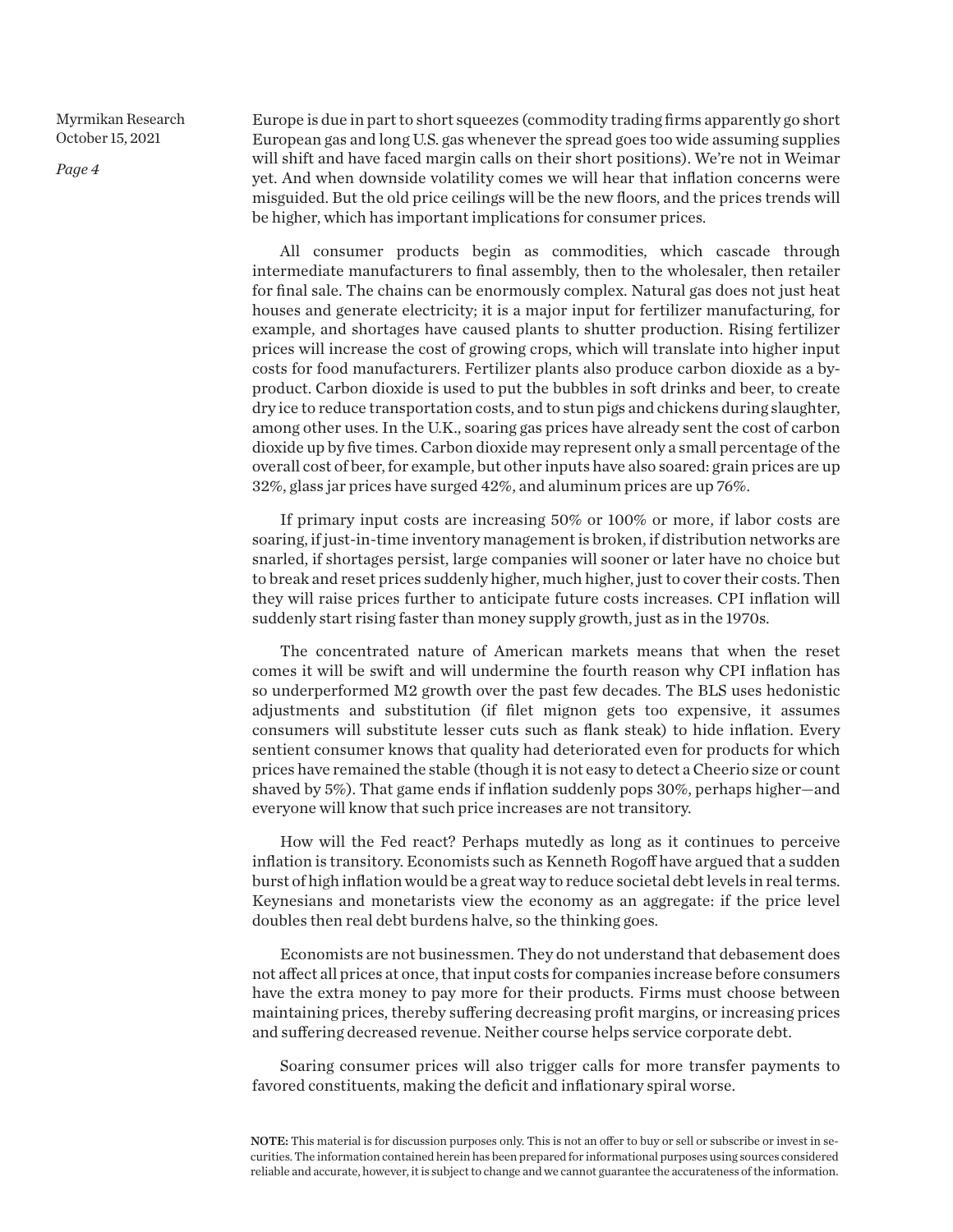*Page 5*

An inflationary debt reset would, however, be great news for gold miners. Commodity prices (which drive the input prices for gold mining) rise in terms of gold when credit rises, suppressing gold mining margins, and vice-versa. This is why gold mining is a bad business during the long periods of credit growth but then is pure bliss during credit crashes—and it does not matter if the credit crash is deflationary, such as in the 1930s, or inflationary, as in the 1970s.

Galloping inflation may, perhaps, spur the Fed to action: it says consistently that it would act forcefully if persistent inflation broke out. And indeed it could. But the sitting governors should reread Arthur Burn's apologia:

> Viewed in the abstract, the Federal Reserve System . . . [a]t any time within that period [of the 1970s], it could have restricted the money supply and created sufficient strains in financial and industrial markets to terminate inflation with little delay. . . . [But if ] the Federal Reserve then sought to create a monetary environment that fell seriously short of accommodating the upward pressures on prices that were being released or reinforced by governmental action, severe difficulties could be quickly produced in the economy. Not only that, the Federal Reserve would be frustrating the will of the Congress, to which it was responsible.

If the Fed perceives price increases to be driven by supply chain problems, if it misinterprets each of the various triggers as the causes of price increases, then how would raising the cost of capital help alleviate the shortages? This idiotic idea was pushed by Biden himself in July as he promoted his highly inflationary multi-trillion dollar infrastructure bill: "Here's the deal. Moody's today went out, Wall Street firm, not some liberal think tank, said if we pass the other two [infrasctructure] things I'm trying to get done we will in fact reduce inflation, reduce inflation, reduce inflation. Because we're going to be provided good opportunities and jobs for people, who in fact are going to be reinvesting that money back into all the things we're talking about, driving down prices, not raising prices."

Meanwhile, he cancels the Keystone Pipeline and appoints an eco-terrorist to run the Bureau of Land Management (Stone-Manning had to negotiate a plea-bargain with the FBI to avoid prosecution for conspiring to place spikes in trees to maim loggers). Mines and large infrastructure projects take years, even decades, to develop, finance, and construct. Major investment does not occur after policy shifts but after confidence that such liberalization will persist, and it can take a long time to convince the market. New capacity in mining or heavy industry is unlikely to suppress prices.

This winter many Europeans will have to decide if they want to eat or stay warm. America is several years behind Europe in the green madness and will not be as affected: the death toll will be lower but the price increases will nevertheless be shocking. The woke cultural, political, and economic coup has created deep fissures in American society that may burst apart as early as this winter. Major political unrest is unlikely to increase confidence in American institutions or currency or financial markets.

The missing element in this analysis is the price of gold. One would think that if an inflation tsunami were approaching that the gold market would provide some advanced warning. Recall, however, that finance (like nearly all other industries) has become massively centralized, and institutions don't like to buy gold. In addition, the

NOTE: This material is for discussion purposes only. This is not an offer to buy or sell or subscribe or invest in securities. The information contained herein has been prepared for informational purposes using sources considered reliable and accurate, however, it is subject to change and we cannot guarantee the accurateness of the information.